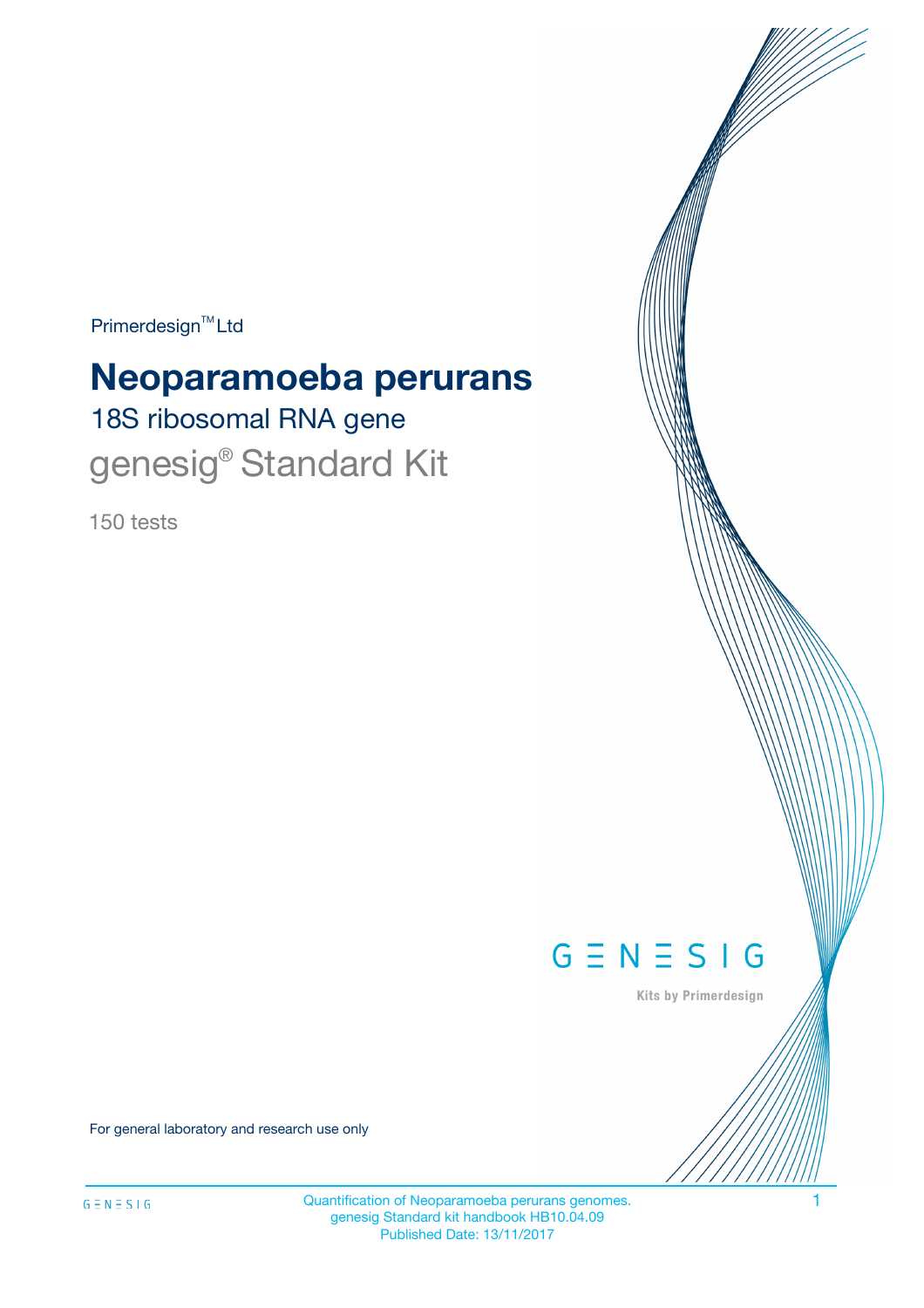# Introduction to Neoparamoeba perurans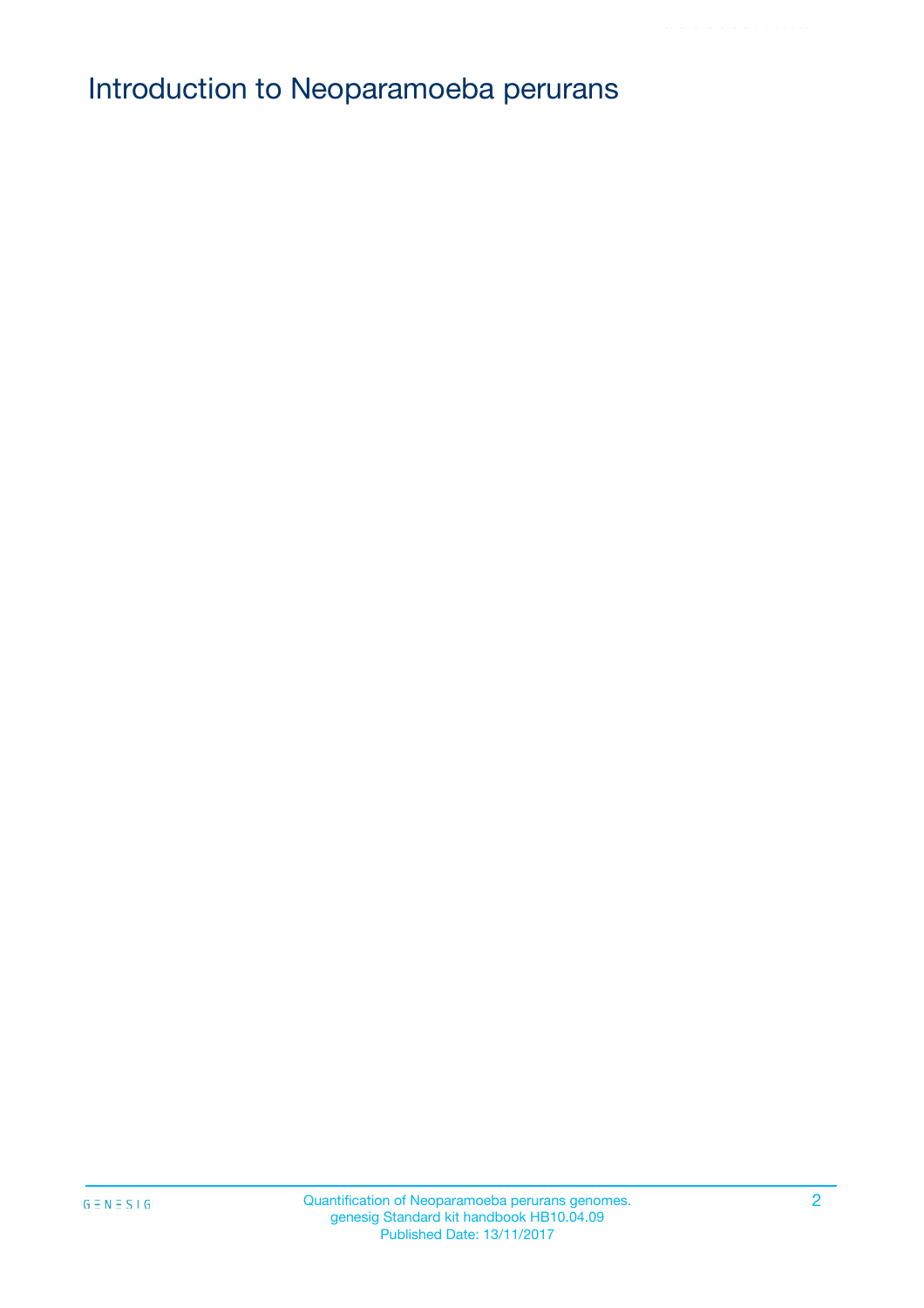# **Specificity**

The Primerdesign genesig Kit for Neoparamoeba perurans (N.perurans) genomes is designed for the in vitro quantification of N.perurans genomes. The kit is designed to have the broadest detection profile possible whilst remaining specific to the N.perurans genome.

The primers and probe sequences in this kit have 100% homology with a broad range of N. perurans sequences based on a comprehensive bioinformatics analysis.

If you require further information, or have a specific question about the detection profile of this kit then please send an e.mail to enquiry@primerdesign.co.uk and our bioinformatics team will answer your question.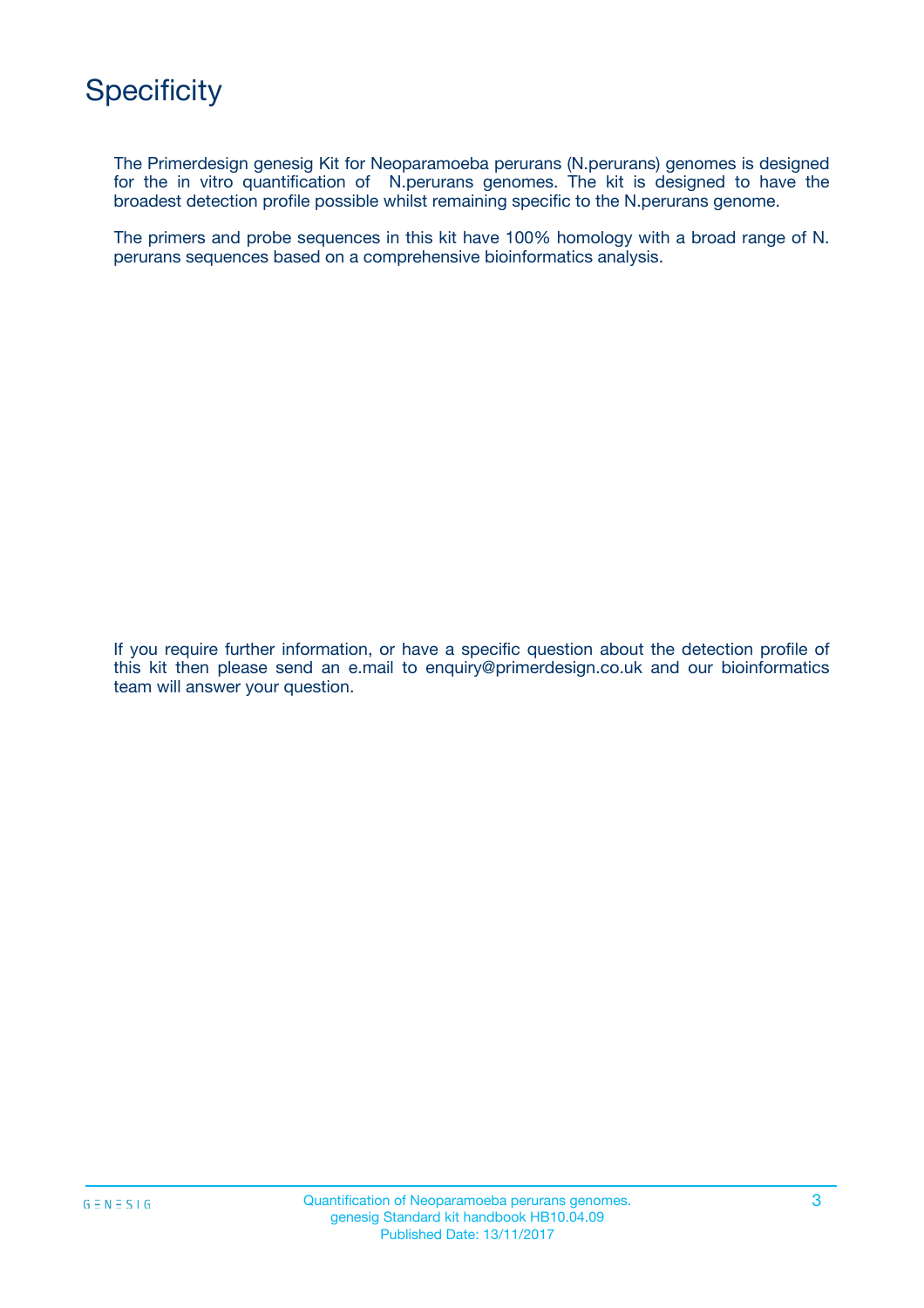# Kit contents

- **N.perurans specific primer/probe mix (150 reactions BROWN)** FAM labelled
- **N.perurans positive control template (for Standard curve RED)**
- **RNase/DNase free water (WHITE)** for resuspension of primer/probe mixes
- **Template preparation buffer (YELLOW)** for resuspension of positive control template and standard curve preparation

# Reagents and equipment to be supplied by the user

#### **Real-time PCR Instrument**

#### **DNA extraction kit**

This kit is recommended for use with genesig Easy DNA/RNA extraction kit. However, it is designed to work well with all processes that yield high quality DNA with minimal PCR inhibitors.

#### **oasig**TM **lyophilised or Precision**®**PLUS 2X qPCR Master Mix**

This kit is intended for use with oasig or PrecisionPLUS2X qPCR Master Mix.

**Pipettors and Tips**

**Vortex and centrifuge**

**Thin walled 1.5 ml PCR reaction tubes**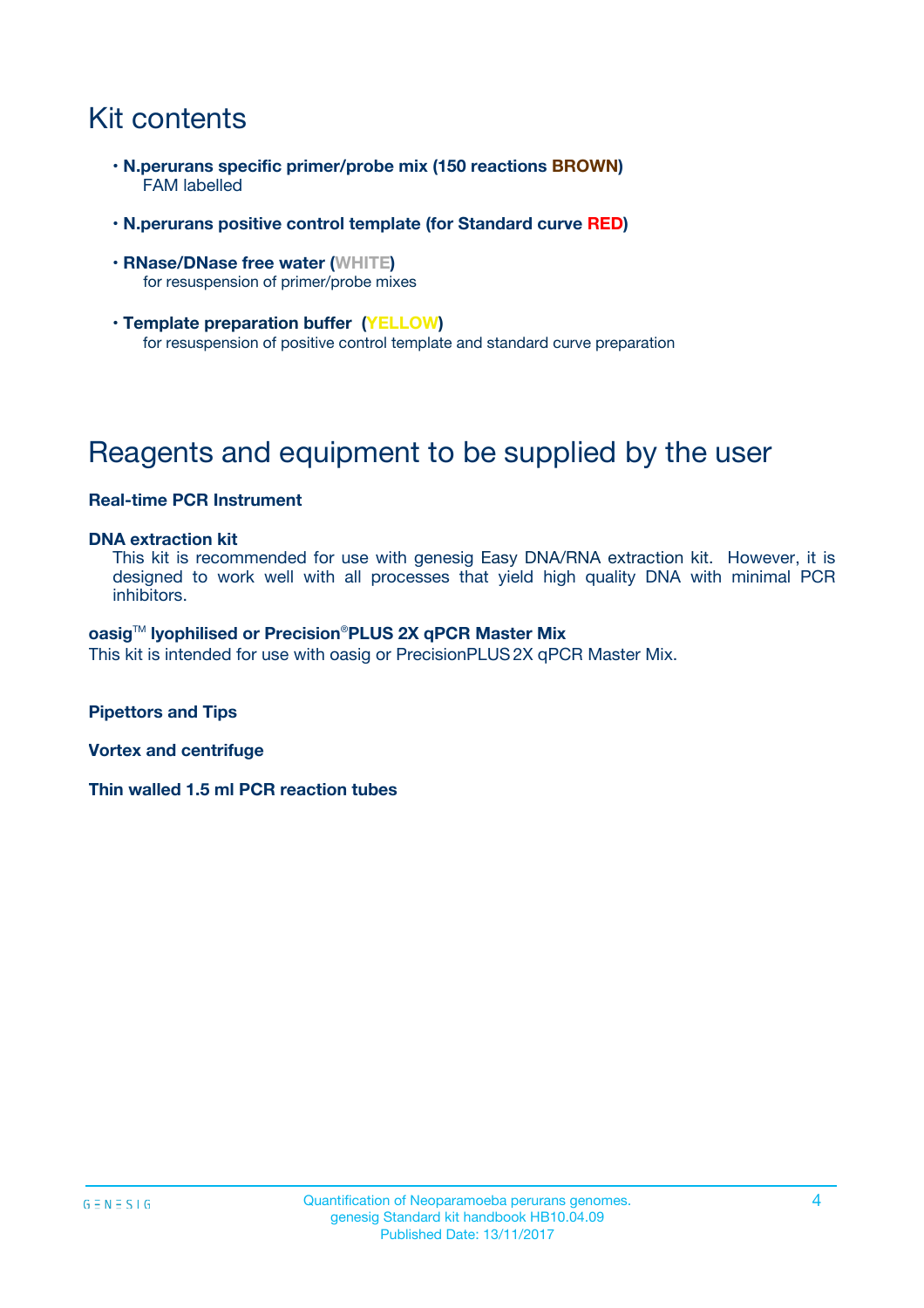### Kit storage and stability

This kit is stable at room temperature but should be stored at -20ºC on arrival. Once the lyophilised components have been resuspended they should not be exposed to temperatures above -20°C for longer than 30 minutes at a time and unnecessary repeated freeze/thawing should be avoided. The kit is stable for six months from the date of resuspension under these circumstances.

If a standard curve dilution series is prepared this can be stored frozen for an extended period. If you see any degradation in this serial dilution a fresh standard curve can be prepared from the positive control.

Primerdesign does not recommend using the kit after the expiry date stated on the pack.

### Suitable sample material

All kinds of sample material suited for PCR amplification can be used. Please ensure the samples are suitable in terms of purity, concentration, and DNA integrity. Always run at least one negative control with the samples. To prepare a negative-control, replace the template DNA sample with RNase/DNase free water.

### Dynamic range of test

Under optimal PCR conditions genesig N.perurans detection kits have very high priming efficiencies of >95% and can detect less than 100 copies of target template.

### Notices and disclaimers

This product is developed, designed and sold for research purposes only. It is not intended for human diagnostic or drug purposes or to be administered to humans unless clearly expressed for that purpose by the Food and Drug Administration in the USA or the appropriate regulatory authorities in the country of use. During the warranty period Primerdesign genesig detection kits allow precise and reproducible data recovery combined with excellent sensitivity. For data obtained by violation to the general GLP guidelines and the manufacturer's recommendations the right to claim under guarantee is expired. PCR is a proprietary technology covered by several US and foreign patents. These patents are owned by Roche Molecular Systems Inc. and have been sub-licensed by PE Corporation in certain fields. Depending on your specific application you may need a license from Roche or PE to practice PCR. Additional information on purchasing licenses to practice the PCR process may be obtained by contacting the Director of Licensing at Roche Molecular Systems, 1145 Atlantic Avenue, Alameda, CA 94501 or Applied Biosystems business group of the Applera Corporation, 850 Lincoln Centre Drive, Foster City, CA 94404. In addition, the 5' nuclease assay and other homogeneous amplification methods used in connection with the PCR process may be covered by U.S. Patents 5,210,015 and 5,487,972, owned by Roche Molecular Systems, Inc, and by U.S. Patent 5,538,848, owned by The Perkin-Elmer Corporation.

### Trademarks

Primerdesign™ is a trademark of Primerdesign Ltd.

genesig $^\circledR$  is a registered trademark of Primerdesign Ltd.

The PCR process is covered by US Patents 4,683,195, and 4,683,202 and foreign equivalents owned by Hoffmann-La Roche AG. BI, ABI PRISM® GeneAmp® and MicroAmp® are registered trademarks of the Applera Genomics (Applied Biosystems Corporation). BIOMEK® is a registered trademark of Beckman Instruments, Inc.; iCycler™ is a registered trademark of Bio-Rad Laboratories, Rotor-Gene is a trademark of Corbett Research. LightCycler™ is a registered trademark of the Idaho Technology Inc. GeneAmp®, TaqMan® and AmpliTaqGold® are registered trademarks of Roche Molecular Systems, Inc., The purchase of the Primerdesign reagents cannot be construed as an authorization or implicit license to practice PCR under any patents held by Hoffmann-LaRoche Inc.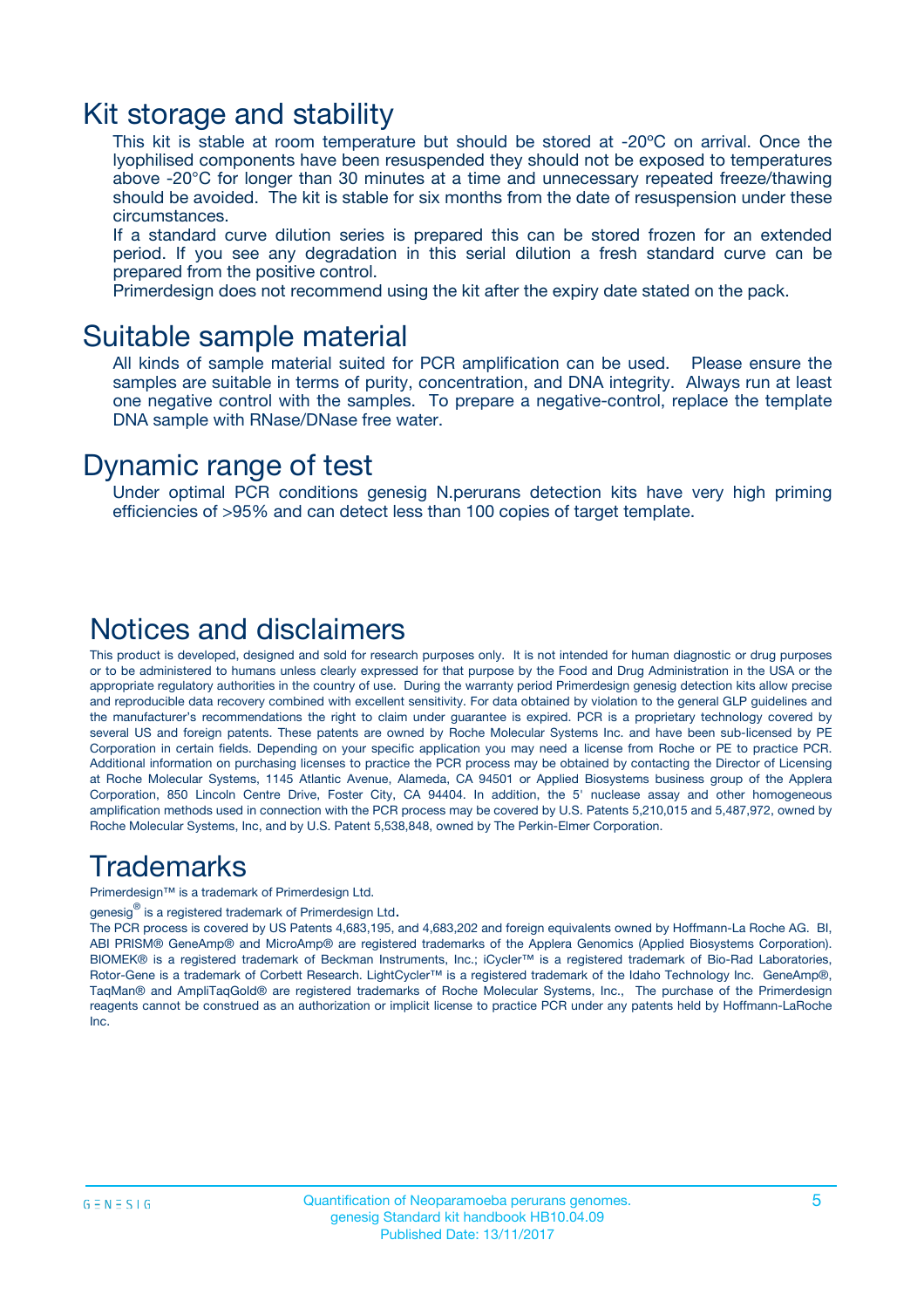## Principles of the test

#### **Real-time PCR**

A N.perurans specific primer and probe mix is provided and this can be detected through the FAM channel.

The primer and probe mix provided exploits the so-called TaqMan® principle. During PCR amplification, forward and reverse primers hybridize to the N.perurans DNA. A fluorogenic probe is included in the same reaction mixture which consists of a DNA probe labeled with a 5`-dye and a 3`-quencher. During PCR amplification, the probe is cleaved and the reporter dye and quencher are separated. The resulting increase in fluorescence can be detected on a range of qPCR platforms.

#### **Positive control**

For copy number determination and as a positive control for the PCR set up, the kit contains a positive control template. This can be used to generate a standard curve of N.perurans copy number / Cq value. Alternatively the positive control can be used at a single dilution where full quantitative analysis of the samples is not required. Each time the kit is used, at least one positive control reaction must be included in the run. A positive result indicates that the primers and probes for detecting the target N.perurans gene worked properly in that particular experimental scenario. If a negative result is obtained the test results are invalid and must be repeated. Care should be taken to ensure that the positive control does not contaminate any other kit component which would lead to false-positive results. This can be achieved by handling this component in a Post PCR environment. Care should also be taken to avoid cross-contamination of other samples when adding the positive control to the run. This can be avoided by sealing all other samples and negative controls before pipetting the positive control into the positive control well.

#### **Negative control**

To validate any positive findings a negative control reaction should be included every time the kit is used. For this reaction the RNase/DNase free water should be used instead of template. A negative result indicates that the reagents have not become contaminated while setting up the run.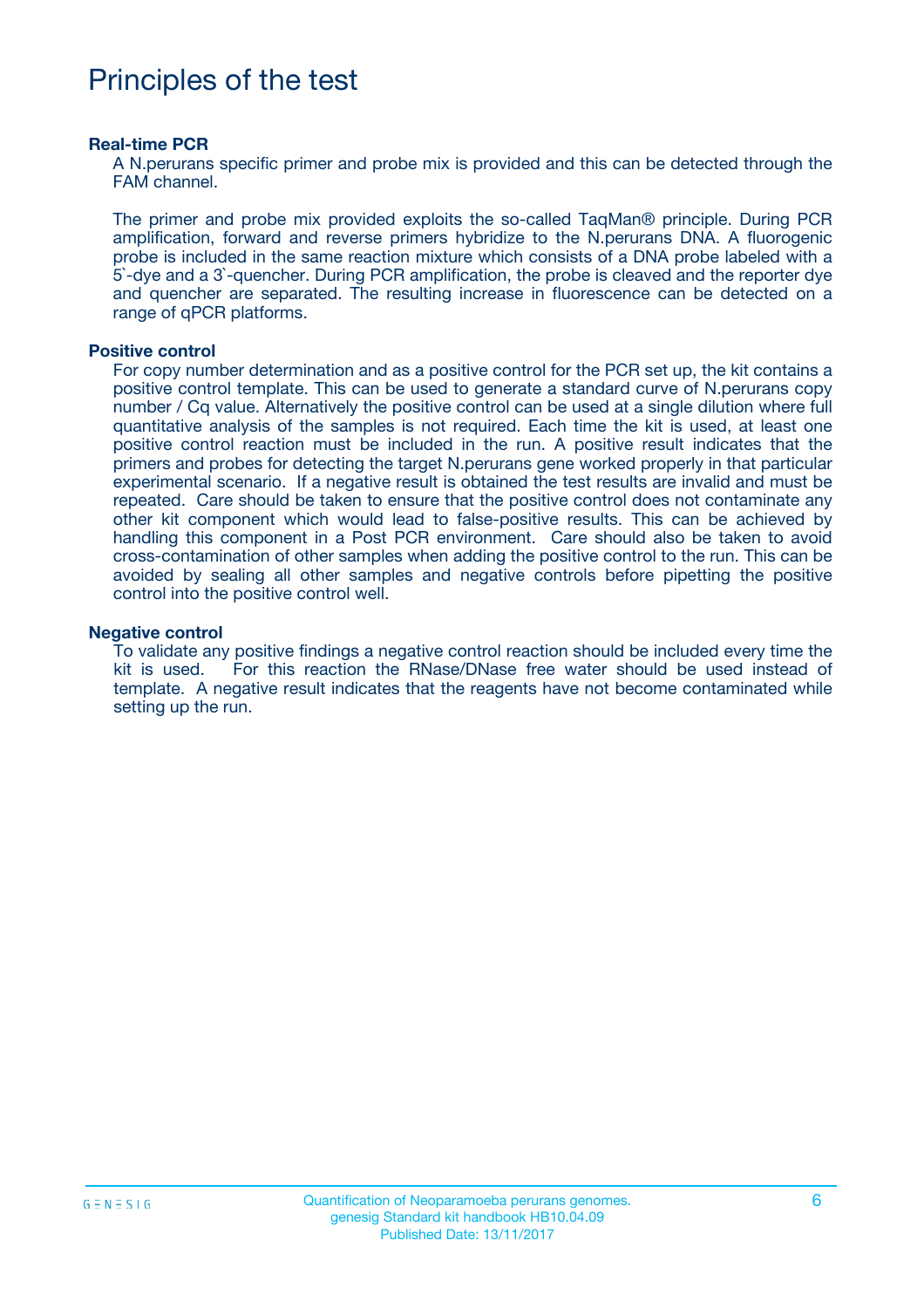### Resuspension protocol

To minimize the risk of contamination with foreign DNA, we recommend that all pipetting be performed in a PCR clean environment. Ideally this would be a designated PCR lab or PCR cabinet. Filter tips are recommended for all pipetting steps.

#### **1. Pulse-spin each tube in a centrifuge before opening.**

This will ensure lyophilised primer and probe mix is in the base of the tube and is not spilt upon opening the tube.

#### **2. Resuspend the kit components in the RNase/DNase free water supplied, according to the table below.**

To ensure complete resuspension, vortex each tube thoroughly.

| Component - resuspend in water      |        |
|-------------------------------------|--------|
| <b>Pre-PCR pack</b>                 |        |
| N.perurans primer/probe mix (BROWN) | 165 ul |

### **3. Resuspend the positive control template in the template preparation buffer supplied, according to the table below:**

To ensure complete resuspension, vortex the tube thoroughly.

| Component - resuspend in template preparation buffer |        |  |
|------------------------------------------------------|--------|--|
| <b>Post-PCR heat-sealed foil</b>                     |        |  |
| N. perurans Positive Control Template (RED) *        | 500 µl |  |

\* This component contains high copy number template and is a VERY significant contamination risk. It must be opened and handled in a separate laboratory environment, away from the other components.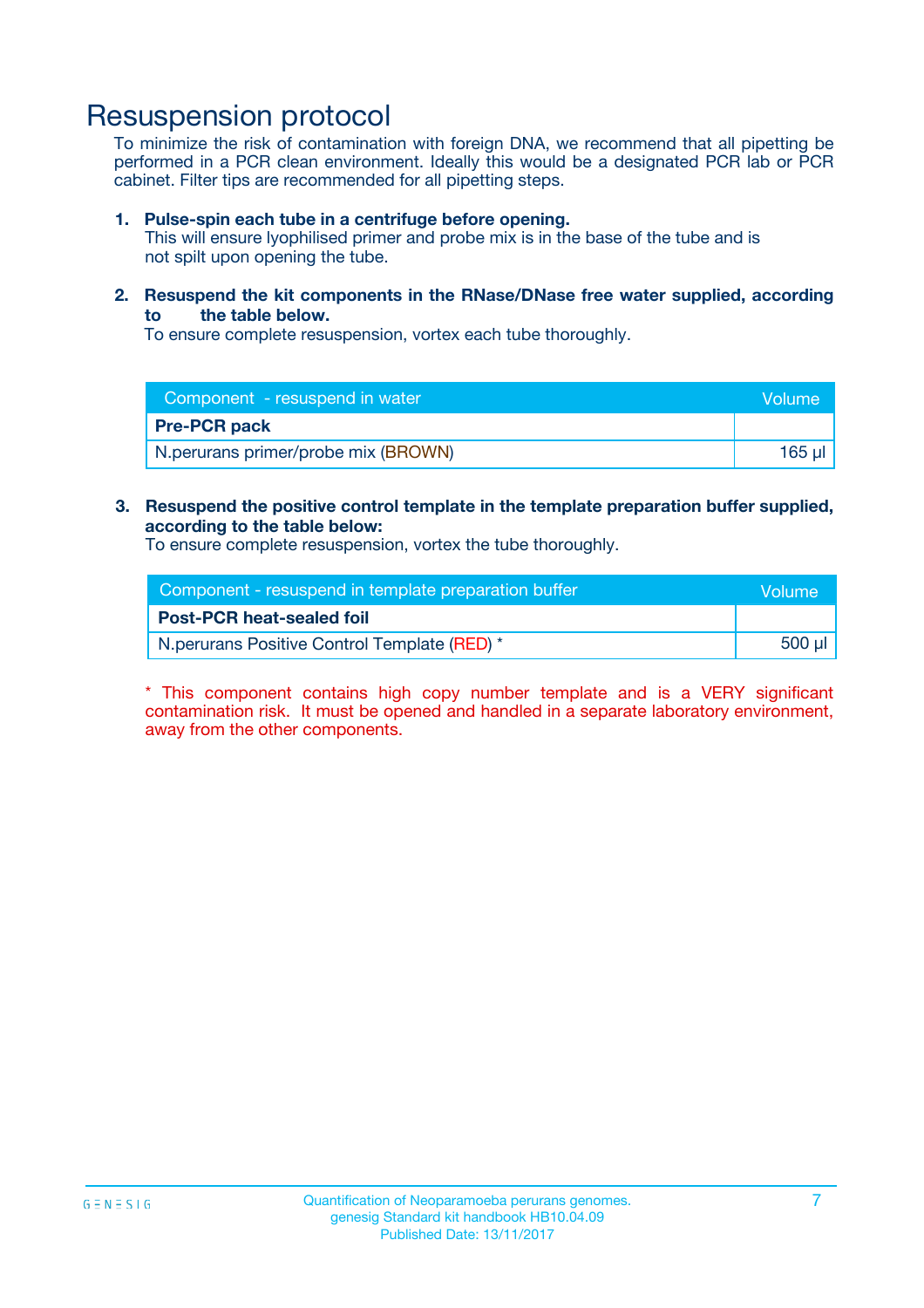# qPCR detection protocol

**1. For each DNA sample prepare a reaction mix according to the table below:** Include sufficient reactions for positive and negative controls.

| Component                                 | Volume           |
|-------------------------------------------|------------------|
| oasig or PrecisionPLUS 2X qPCR Master Mix | 10 $\mu$         |
| N.perurans primer/probe mix (BROWN)       | 1 $\mu$          |
| <b>RNase/DNase free water (WHITE)</b>     | $4 \mu$          |
| <b>Final Volume</b>                       | 15 <sub>ul</sub> |

- **2. Pipette 15µl of this mix into each well according to your qPCR experimental plate set up.**
- **3. Prepare DNA templates for each of your samples.**
- **4. Pipette 5µl of DNA template into each well, according to your experimental plate set up.**

For negative control wells use 5µl of RNase/DNase free water. The final volume in each well is 20µl.

**5. If a standard curve is included for quantitative analysis, prepare a reaction mix according to the table below:**

| Component                                 | Volume     |
|-------------------------------------------|------------|
| oasig or PrecisionPLUS 2X qPCR Master Mix | 10 µl      |
| N.perurans primer/probe mix (BROWN)       | 1 µI       |
| <b>RNase/DNase free water (WHITE)</b>     | $4 \mu$    |
| <b>Final Volume</b>                       | $15$ $\mu$ |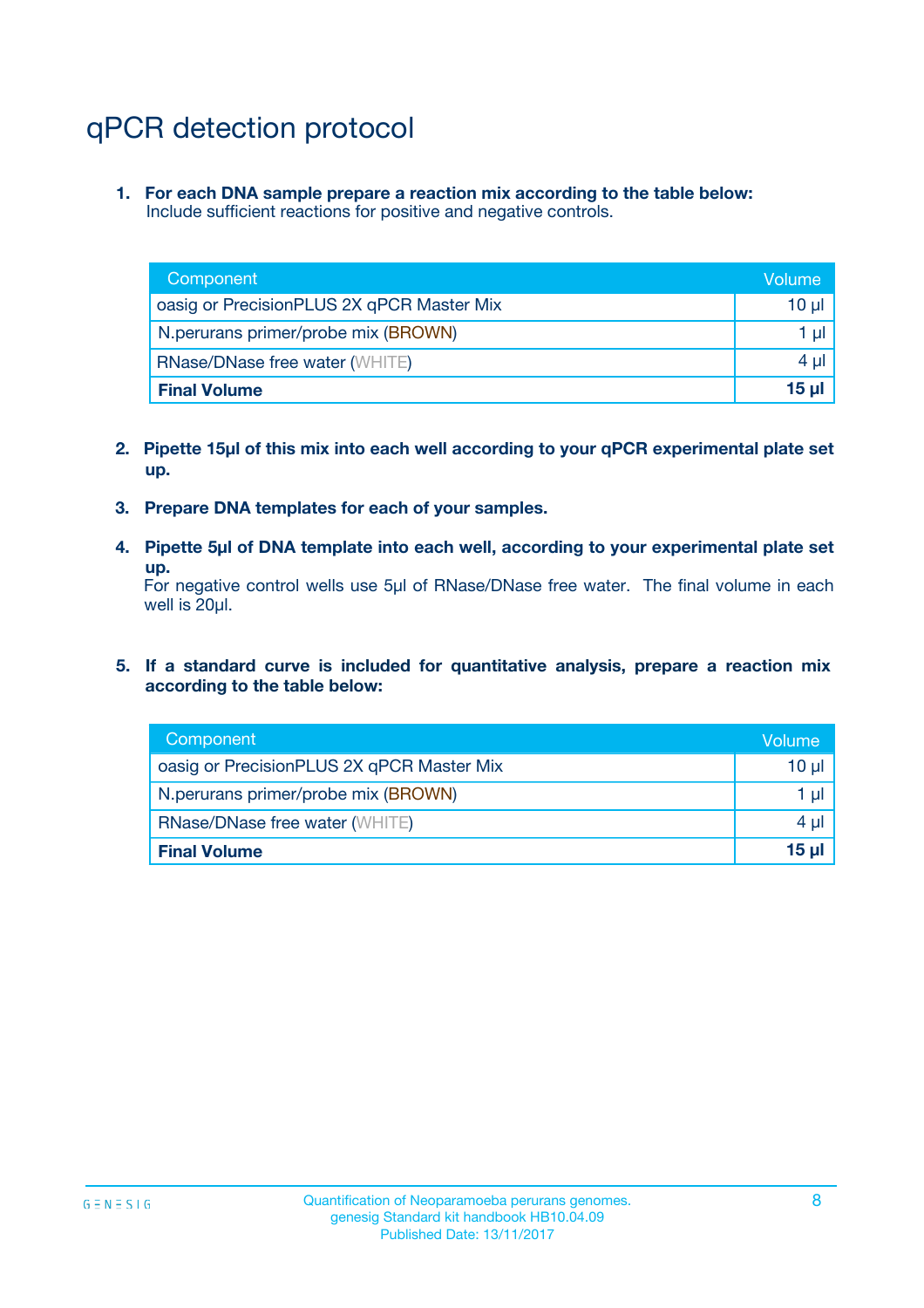### **6. Preparation of a standard curve dilution series.**

- 1) Pipette 90µl of template preparation buffer into 5 tubes and label 2-6
- 2) Pipette 10µl of Positive Control Template (RED) into tube 2
- 3) Vortex thoroughly
- 4) Change pipette tip and pipette 10µl from tube 2 into tube 3
- 5) Vortex thoroughly

Repeat steps 4 and 5 to complete the dilution series

| <b>Standard Curve</b>         | <b>Copy Number</b>     |
|-------------------------------|------------------------|
| Tube 1 Positive control (RED) | $2 \times 10^5$ per µl |
| Tube 2                        | $2 \times 10^4$ per µl |
| Tube 3                        | $2 \times 10^3$ per µl |
| Tube 4                        | $2 \times 10^2$ per µl |
| Tube 5                        | $20$ per $\mu$         |
| Tube 6                        | 2 per µl               |

7. Pipette 5µl of standard template into each well for the standard curve according to your experimental plate set up. The final volume in each well is 20µl.

## qPCR amplification protocol

Amplification conditions using oasig or PrecisionPLUS2X qPCR Master Mix.

| <b>Step</b> |                   | <b>Time</b>     | <b>Temp</b>    |
|-------------|-------------------|-----------------|----------------|
|             | Enzyme activation | 2 min           | $95^{\circ}$ C |
| Cycling x50 | Denaturation      | 10 <sub>s</sub> | 95 °C          |
|             | DATA COLLECTION * | 60 s            | 60 °C          |

\* Fluorogenic data should be collected during this step through the FAM channel